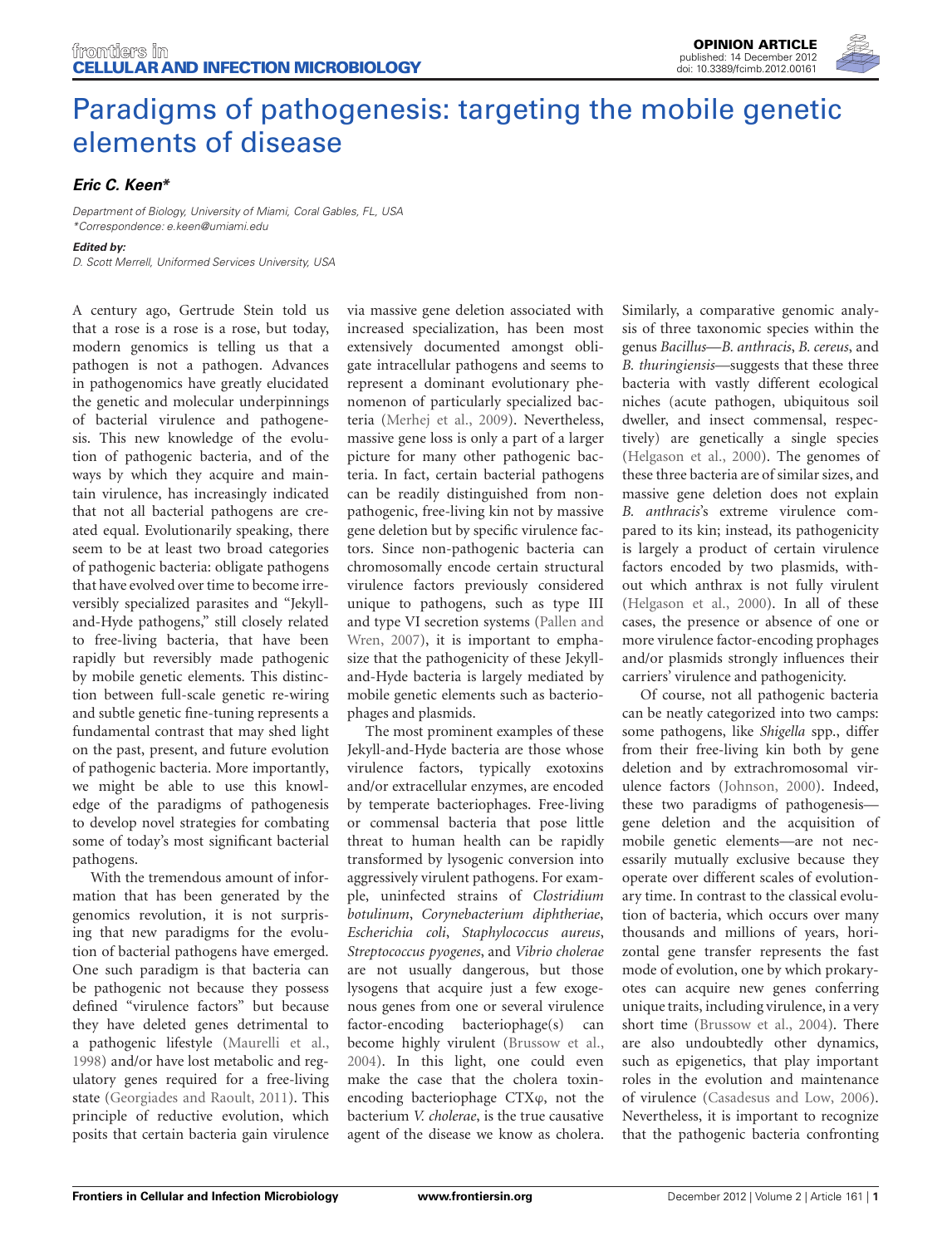us today have, in many cases, gained pathogenicity through fundamentally different mechanisms. Despite their obvious differences, *V. cholerae* and *B. anthracis* are both examples of a larger evolutionary phenomenon: rather than becoming pathogenic by losing the genes whose loss would irreversibly separate them from their free-living relatives, as do obligate intracellular pathogens, Jekyll-and-Hyde bacteria differ from their free-living relatives, and are made pathogenic, primarily by their mobile genetic elements.

What practical value does this distinction have? The fact that bacterial virulence can sometimes be directly attributed to mobile genetic elements has potentially significant biomedical implications. If we refine our focus to implicate those mobile genetic elements as the underlying causes of the diseases traditionally attributed to their bacterial hosts, we open the door to the possibility of novel therapeutics with unique mechanisms of action. One particularly nefarious host is *E. coli* O157:H7, an enteric pathogen linked to a number of highly-publicized food recalls and whose enterohemorrhagic Shiga-like (Stx) toxins can cause kidney failure (hemolytic uremic syndrome) and even death [\(Eppinger et al.,](#page-2-8) [2011](#page-2-8)). As a Jekyll-and-Hyde pathogen, *E. coli* O157:H7 gains much of its virulence and toxicity from Stx-encoding bacteriophages [\(Smith et al., 2007](#page-2-9)).

Because *stx* is largely silent in the lysogenic state, significant toxin production (and harm to the patient) does not occur unless the lysogen's Stx prophage(s) is/are induced [\(McGannon et al., 2010\)](#page-2-10). Therefore, a strategy to prevent, disrupt, or otherwise disable Stx prophage induction would represent an innovative approach to addressing an important medical problem, one for which conventional antibiotic therapy is not always adequate or even advisable. Unlike most other bacterial infections which can be aggressively combatted with antibiotics, *E. coli* 0157:H7 infections pose a special challenge because the use of certain antibiotics can cause prophage induction, increased toxin production, and further harm to the patient [\(Zhang et al.](#page-2-11), [2000](#page-2-11)). This dynamic can be viewed as a biomedical hostage situation in which a terrorist (*E. coli* O157:H7) is holding a number of hostages (human cells) and has a dead man's switch (inducible Stx prophages) as a defense against the weapons of law enforcement (antibiotics). As with realworld hostage situations, the special medical challenge is to neutralize the microbial terrorist without triggering the dead man's switch and blowing up the hostages. One way to do this would be to disable the dead man's switch: having lost the ability to kill the hostages, the terrorist would no longer pose a significant threat and could be easily neutralized. The fundamental purpose of an anti-induction strategy, then, would be to eliminate *E. coli*'s ability to harm human cells by preventing the activation of its toxin-producing genes. Even though this anti-induction strategy would not be directly bactericidal, it might, by reducing bacterial toxin production, lessen the risk of serious complications, such as hemolytic uremic syndrome, that can result from *E. coli* O157:H7 infection. By defusing enterohemorrhagic *E. coli*'s molecular dead man's switch, a sufficiently effective anti-induction strategy might even enable traditional antibiotic therapy of *E. coli* O157:H7 infections: without the specter of prophage induction and toxin production, there would be little reason to avoid the use of antibiotics to combat these infections.

Thomas Edison famously said that genius is 1% inspiration and 99% perspiration, and indeed, the most difficult part of any applied science is not in the conceiving of new ideas but in their implementation. How, then, might an anti-induction strategy work in practice? One approach would be to utilize specific molecules that reduce prophage induction by eliminating *in vivo* inducing agents. Some of the most significant of these inducing agents are reactive oxygen species (ROS), such as hydrogen peroxide, that are produced as part of the innate immune response [\(Wagner et al.,](#page-2-12) [2001](#page-2-12)). As powerful oxidizing agents, ROS decompose into free radicals, which can cause DNA damage to bacteria and, consequently, prophage induction. Therefore, one possible anti-induction strategy might involve molecules, such as the antioxidant glutathione [\(Liu et al., 2005\)](#page-2-13), that scavenge free radicals and thereby decrease prophage induction. Other ROS scavengers, such as the manganese complexes found in *Deinococcus radiodurans* [\(Daly et al.](#page-2-14), [2010\)](#page-2-14), might possess similar medical relevance.

Nevertheless, the molecular approach to stopping prophage induction has its limitations, even on a theoretical level. For one, the natural balance between antioxidants and pro-oxidants is a fine one, and because ROS and free radicals play important roles not just within the innate immune system but also in cell signaling and [other normal physiologies \(](#page-2-15)Townsend et al., [2003](#page-2-15)), it might prove detrimental to intentionally disrupt that balance. More importantly, the human body contains a plethora of chemically-distinct inducing agents, meaning that highly specific molecular approaches designed to bind or inhibit individual inducing agents (e.g., receptor mimics) would probably be insufficiently comprehensive. To have any significant therapeutic value, any antiinduction molecule would need to prevent induction by many different agents.

Another anti-induction strategy, based on basic phage biology and fundamentally different from any molecular-based approach, can also be envisioned. During normal conditions in *E. coli*, prophages are largely stable in lysogeny because the genes required for lytic growth are repressed by th[e repressor protein CI \(](#page-2-16)Svenningsen et al., [2005](#page-2-16)). Because prophage induction only occurs when the concentration of repressor becomes too low [\(Ptashne](#page-2-17), [2006](#page-2-17)), it would seem logical to predict that more repressor means less induction. Indeed, significant overexpression of CI repressor has been shown to strongly reduce prophage induction in *E. coli* [\(Czyz et al., 2001\)](#page-2-18). Further, the carriage of multiple prophages by an *E. coli* lysogen has been shown to decrease prophage induction and Stx production [\(Serra-Moreno et al.](#page-2-19), [2008\)](#page-2-19). If the presence of multiple prophages decreases induction, and if repressor overproduction further decreases induction, then *in vivo* overexpression of repressor by temperate phage co-infection could represent an alternate anti-induction strategy. For *E. coli* O157:H7, this might be achieved through the use of temperate coliphages, heteroimmune to Stx-encoding prophages, that have been genetically modified to lack a lytic cassette and to overexpress CI repressor. Importantly, this anti-induction strategy would be both